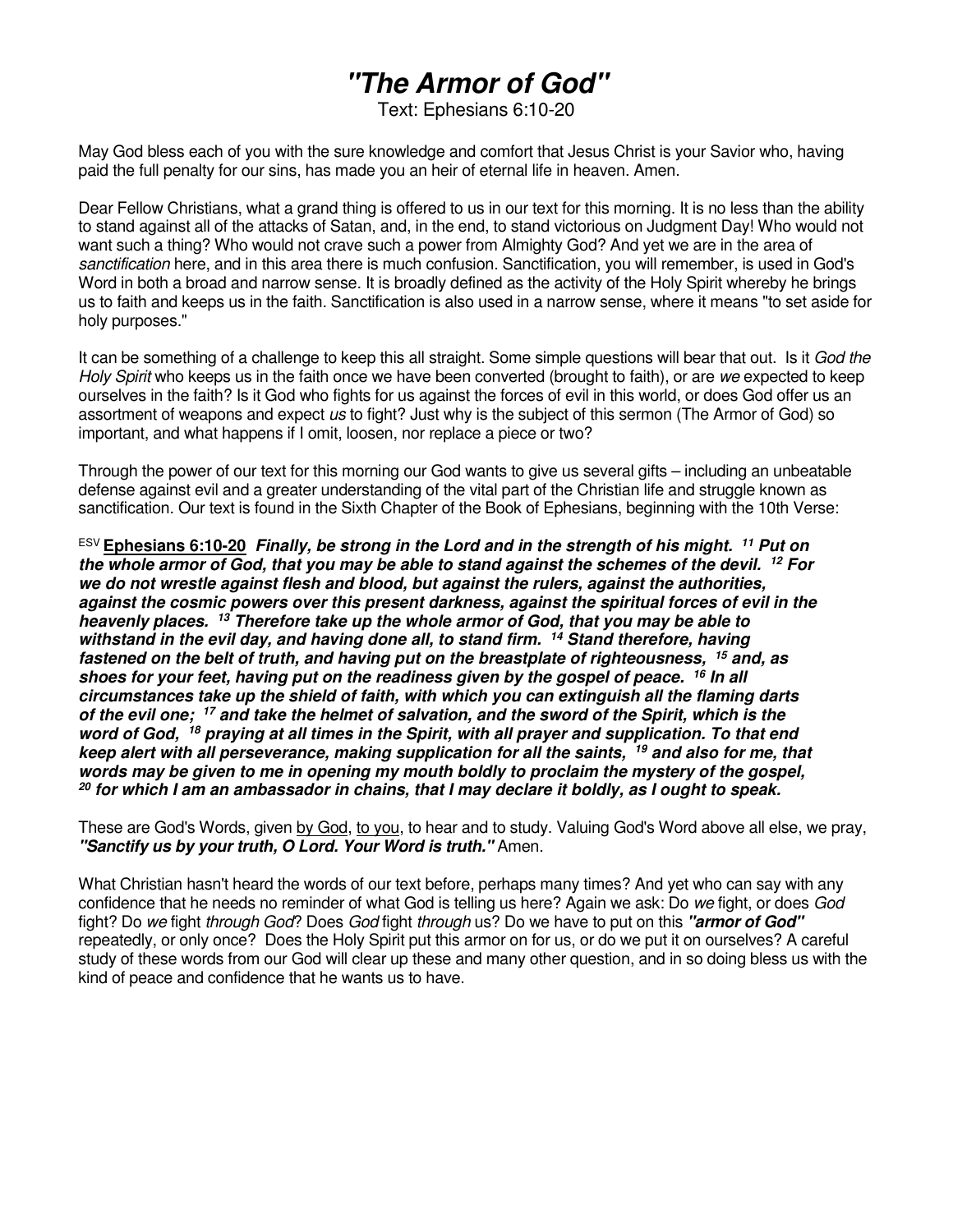The first thing that might surprise us in our study of this text has to do with putting on this armor of God. How often are we supposed to put this armor on? Once? Once each week on Sunday? Every day of our lives? Many Christians believe that we have to put on God's armor every day of our lives. Yet the Bible (including our text) doesn't say that. In fact if you follow that idea (that we have to put on this armor again and again) through to its logical conclusion, we are all in big trouble. More on that later.

In the original language of the New Testament (Greek) there is a verb form to use when you mean an ongoing action - something that is, or should be, done again and again. That form was not used here by the Holy Spirit when he told us to **"put on the whole armor of God."** He did not, therefore, say, "Continue to put on the armor..." Nor did he say, "Put on the armor again and again..." He said simply, **"Put on the whole armor of God."** Already one of our questions is answered. This armor of God is not something that we need to put on time after time, day after day. This armor never comes off.

It is hard to put your finger on it, but you can sense a different spirit when certain church bodies speak of putting on the armor of God. It is almost as if they believe in magical spells and incantations - good luck charms to ward off the evil spirits. They speak of "praying on the armor of God" and "praying a hedge of protection around themselves and their families." Where is this in the Bible? Some point to the Book of Job, where Satan accuses God of placing a protective "hedge" around Job. Man, however, did not "pray" this into existence. It was Satan's description of God's protection of Job. Job was not responsible for the protection, God was. Was it, after all, Job's fault that this hedge was removed? Did Job forget to "pray it in" one day only to have Satan take advantage of the breach? Obviously not. It was God who removed his special protection from Job and allowed Satan to test him. God had his reasons.

The best question to ask those who claim the need ritualistically to put on the full armor of God each day is this: "Did you put on the armor of God yesterday? Then who took it off so that you must put it back on today?" We repent of our sins and ask God for forgiveness each day of our lives because we sin each day of our lives. We ask God for strength and guidance each day because we know that each new day will bring new struggles and temptations. But this armor of God is different. It has to be different, for several of the components that make up the armor of God are the basic elements of Christianity: the gospel, faith, salvation, and the Word of God. These things the Christian never takes off, never sets aside without setting aside his very Christianity. How fitful would be the sleep of any Child of God if he imagined that each night he had to take off and set aside the very things that make up his Christian faith, or that these vital Christian elements somehow slipped away from him while he slept. He could hope only to somehow survive the night and to live long enough in the morning to again "pray on" his Christianity.

This is instead a rather typical example of mankind trying once again, consciously or not, to take some credit for that which we ourselves could never accomplish. Faith does not come and go with human effort; or else we would indeed lose our faith the moment we relax into sleep each night. Jesus has promised the child of God peace. How could anyone have peace if he had to live with the terror of believing that he slept unprotected from the influence and power of the devil? The true peace of Jesus Christ is based on something outside of ourselves. That peace rests on Jesus, the Rock. It is on Jesus, the Sinless One, that we rest our hope for salvation. When I am awake or when I sleep a dreamless sleep, still and always I believe that Jesus has paid for my sins. It is this faith, this peace, that will **"guard our hearts and minds in Christ Jesus"** - even as we sleep. As Jesus lived without ever once sinning, so now God the Father sees every faithful Christian as altogether holy and without sin. Nothing is left to condemn the true child of God, for all sin (the only thing that could condemn us) was carried by Jesus to the cross. We are forgiven.

The fact is then that we do not have to put on this armor of God each day, since the Christian never takes the armor off. But what then are we to understand from all of this? Do we have some kind of maintenance-free faith, guaranteed to need nothing for the life expectancy of the Christian? Yes and no. There is nothing wrong with the armor itself, but we have a very dangerous habit of neglecting or "loosening" various pieces of the armor from time to time. The belt of truth, for example, tends to feel a bit tight to some. (Remember that when our text talks about **"the belt of truth"** it is talking about doctrine– true teaching as opposed to false teaching.) Though this is a vital piece of our armor, it often makes some Christians uncomfortable. "Maybe just loosen the belt of truth a notch or two when things like close communion, God's roles for men and women, or God's unchanging standards of right and wrong make us uncomfortable." Be reminded this morning that a religion of our own making could never bring more souls to Christ. We will never be safe if we are not doctrinally sound. Nor can Christ be truly magnified as Lord and Savior when we fail in the very commission he gave us to **"…teach (the nations) all things that he has commanded us."** All of this is the result of loosening the belt of truth.

What else do we routinely find cumbersome in connection with this armor of God. Usually it is the **"breastplate of righteousness."** Whenever our chests swell with our own importance, our own pride and self-absorption, then the **"breastplate of righteousness"** mentioned in our text begins to feel restricting and cumbersome. This breastplate is, of course, Christ's righteousness. Our old sinful flesh tries to persuade us to replace that breastplate with the breastplate of our own righteousness - "I am right with God because of my own actions." The problem, of course, is that our own personal righteousness stops none of the devil's attacks, for who can stand on his own merits when Satan accuses us of sin? On the other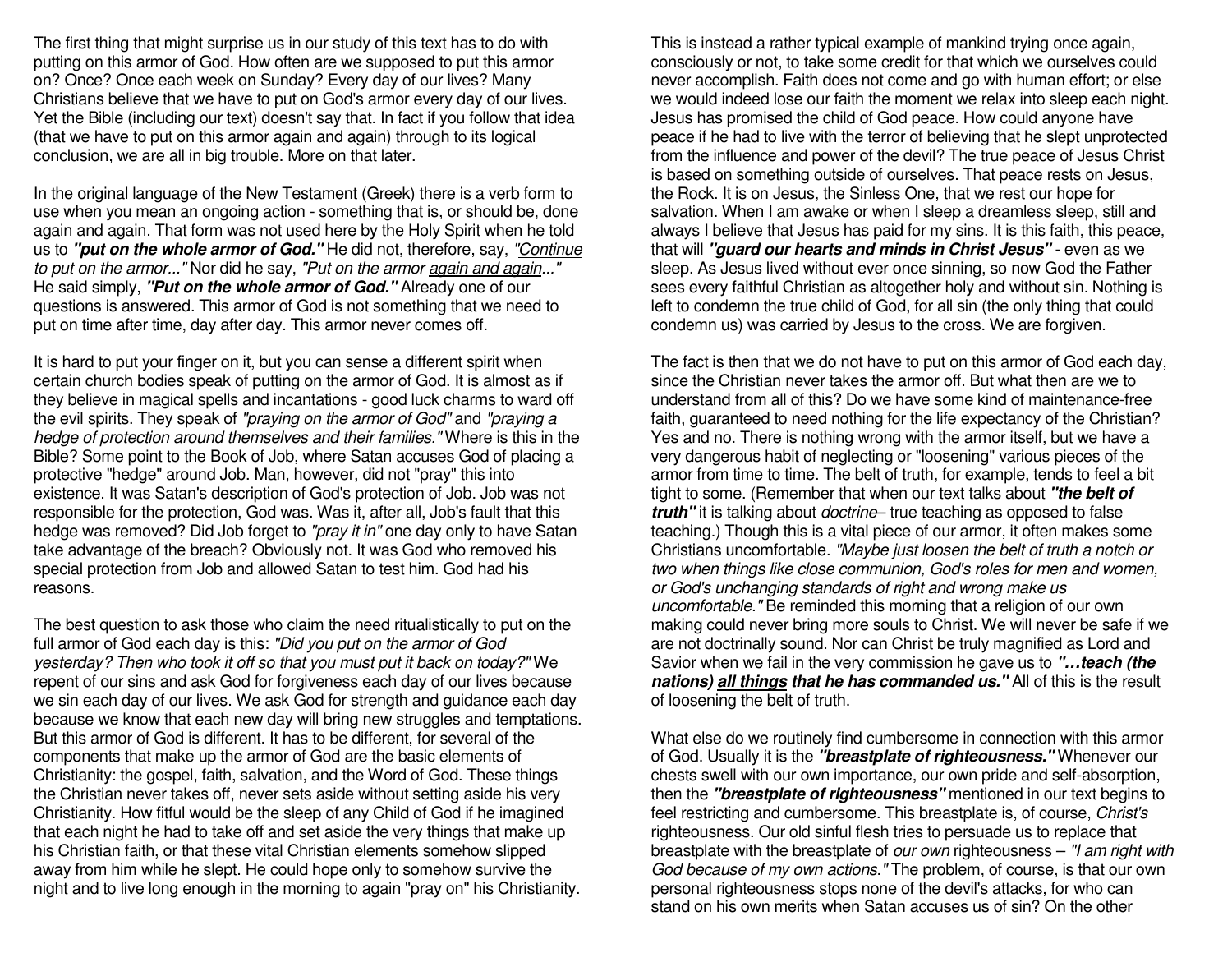hand, when he accuses us of sin and we are wearing the breastplate of Christ's righteousness, then we can have no fear. Satan's charges can never penetrate the fact that Jesus was completely righteous, and has credited that righteousness to us. We need constant reminders of just who has done what for whom.

We also occasionally find the **"helmet of salvation"** too tight and uncomfortably restricting. This invariably happens when we fill our heads with human wisdom, knowledge, and ideology. We imagine things that just aren't true, or lose focus on that one thing needful. That which truly protects our very thoughts is the fact that Jesus Christ is the one who secured our salvation for us. From first to last it is a gift, freely given by grace.

Now while it is true that we do have the terrible power to loosen the armor of God, and even to remove or replace pieces thereof, what we quickly find is that loosening or discarding even one piece of the full armor of God leaves us vulnerable, which in turn can lead to eternal disaster. Note that our text repeatedly talked of putting on the whole armor, never just a part.

Note also these two unique aspects in our text concerning putting on the full armor of God. First, our text tells us to **"be strong in the Lord and in the power of His might."** Another translation might be, **"Let the Lord and his mighty power make you strong."** It is the armor **of God** that we are told to put on. That is, in fact, the very first point our text makes. The power to defeat the forces of evil that are against us, as well as the weapons to be used in that fight, come only from God. And yet our text makes another equally important point when it tells *us* to "**put on the armor.**"Why would our text tell us to put on the armor if we played no part in the battle that rages against all Christians? Our text says that it is **"our struggle...against...the spiritual forces of evil..."** With the weapons and power of God we will be invincible. However, these weapons are utterly useless if they are not our weapons; if we fail to use them as our only defense in the struggle of Life and death that will rage as long as we are on this sinful earth. This does not mean that we keep ourselves in the faith, or that we are capable of such a thing. It does mean that God has given us precious gifts and expects us to use them in the terrible struggle we all must endure.

So then, once and for all time, you have been given the full armor of God. Never take it off. Don't try to make it more comfortable or improve it. Cling tightly to every word of the Bible as true and necessary, and know that that **"belt of truth"** will function as God intended. Be covered with the breastplate of righteousness – which is confidence in Jesus' perfect life and innocent death for your sins – and know that nothing will be able to trouble your heart. Let your walk be protected by the peace which comes through the gospel, the comfort in knowing that your sins are forgiven. Find protection from the attacks of Satan behind the shield of faith - the confidence that all who believe in Jesus Christ for the forgiveness of sins will be saved. Satan's accusations and

temptations cannot penetrate that promise of God. Protect your head, your thoughts, with the helmet of salvation – focusing on your heavenly goal rather than on the distractions of your earthly pilgrimage. And, finally, take in your hand your one offensive weapon, the sword of the Spirit, which is the Word of God. It is that Word of God alone that can advance the Kingdom of God into the hearts and lives of those around you. Truly, with these we will **"be able to withstand in the evil day, and having done all, to stand firm"** – stand not because we are good and worthy, but because Jesus Christ, our Champion, has won the battle for us, and through his power has preserved us in this saving faith. Amen.

## **Scripture Readings**

ESV **Deuteronomy 4:1-2,6-9** "And now, O Israel, listen to the statutes and the rules that I am teaching you, and do them, that you may live, and go in and take possession of the land that the LORD, the God of your fathers, is giving you. <sup>2</sup> You shall not add to the word that I command you, nor take from it, that you may keep the commandments of the LORD your God that I command you...  $6$  Keep them and do them, for that will be your wisdom and your understanding in the sight of the peoples, who, when they hear all these statutes, will say, 'Surely this great nation is a wise and understanding people.' <sup>7</sup> For what great nation is there that has a god so near to it as the LORD our God is to us, whenever we call upon him?  $8$  And what great nation is there, that has statutes and rules so righteous as all this law that I set before you today? <sup>9</sup>  $\P$  "Only take care, and keep your soul diligently, lest you forget the things that your eyes have seen, and lest they depart from your heart all the days of your life. Make them known to your children and your children's children.

ESV **Mark 7:5-13** And the Pharisees and the scribes asked him, "Why do your disciples not walk according to the tradition of the elders, but eat with defiled hands?" <sup>6</sup> And he said to them, "Well did Isaiah prophesy of you hypocrites, as it is written, "'This people honors me with their lips, but their heart is far from me;  $^7$  in vain do they worship me, teaching as doctrines the commandments of men.' <sup>8</sup> You leave the commandment of God and hold to the tradition of men." <sup>9</sup> And he said to them, "You have a fine way of rejecting the commandment of God in order to establish your tradition! <sup>10</sup> For Moses said, 'Honor your father and your mother'; and, 'Whoever reviles father or mother must surely die.' <sup>11</sup> But you say, 'If a man tells his father or his mother, "Whatever you would have gained from me is Corban"' (that is, given to God)-- <sup>12</sup> then you no longer permit him to do anything for his father or mother, <sup>13</sup> thus making void the word of God by your tradition that you have handed down. And many such things you do."